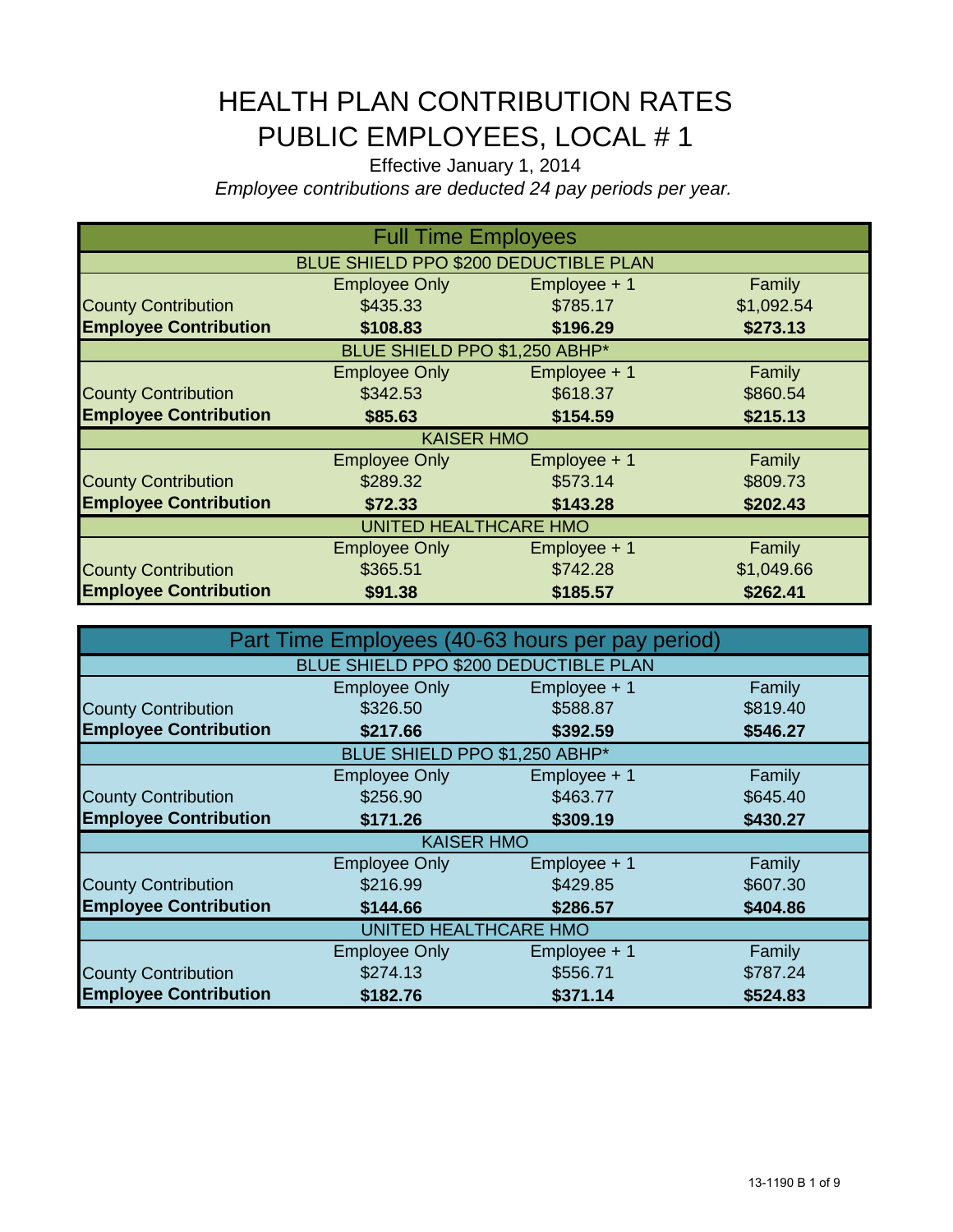| Part Time Employees (32-39 hours per pay period) |                                       |                |          |  |
|--------------------------------------------------|---------------------------------------|----------------|----------|--|
|                                                  | BLUE SHIELD PPO \$200 DEDUCTIBLE PLAN |                |          |  |
|                                                  | <b>Employee Only</b>                  | Employee + 1   | Family   |  |
| <b>County Contribution</b>                       | \$217.66                              | \$392.58       | \$546.27 |  |
| <b>Employee Contribution</b>                     | \$326.50                              | \$588.88       | \$819.40 |  |
|                                                  | BLUE SHIELD PPO \$1,250 ABHP*         |                |          |  |
|                                                  | <b>Employee Only</b>                  | Employee + 1   | Family   |  |
| <b>County Contribution</b>                       | \$171.26                              | \$309.18       | \$430.27 |  |
| <b>Employee Contribution</b>                     | \$256.90                              | \$463.78       | \$645.40 |  |
|                                                  | <b>KAISER HMO</b>                     |                |          |  |
|                                                  | <b>Employee Only</b>                  | $Employee + 1$ | Family   |  |
| <b>County Contribution</b>                       | \$144.66                              | \$286.57       | \$404.86 |  |
| <b>Employee Contribution</b>                     | \$216.99                              | \$429.85       | \$607.30 |  |
| UNITED HEALTHCARE HMO                            |                                       |                |          |  |
|                                                  | <b>Employee Only</b>                  | $Employee + 1$ | Family   |  |
| <b>County Contribution</b>                       | \$182.75                              | \$371.14       | \$524.83 |  |
| <b>Employee Contribution</b>                     | \$274.14                              | \$556.71       | \$787.24 |  |

These part-time rates apply to employees who became part-time employees after 09/07/91. Those who became part-time employees prior to 09/07/91 contribute as if they were full time.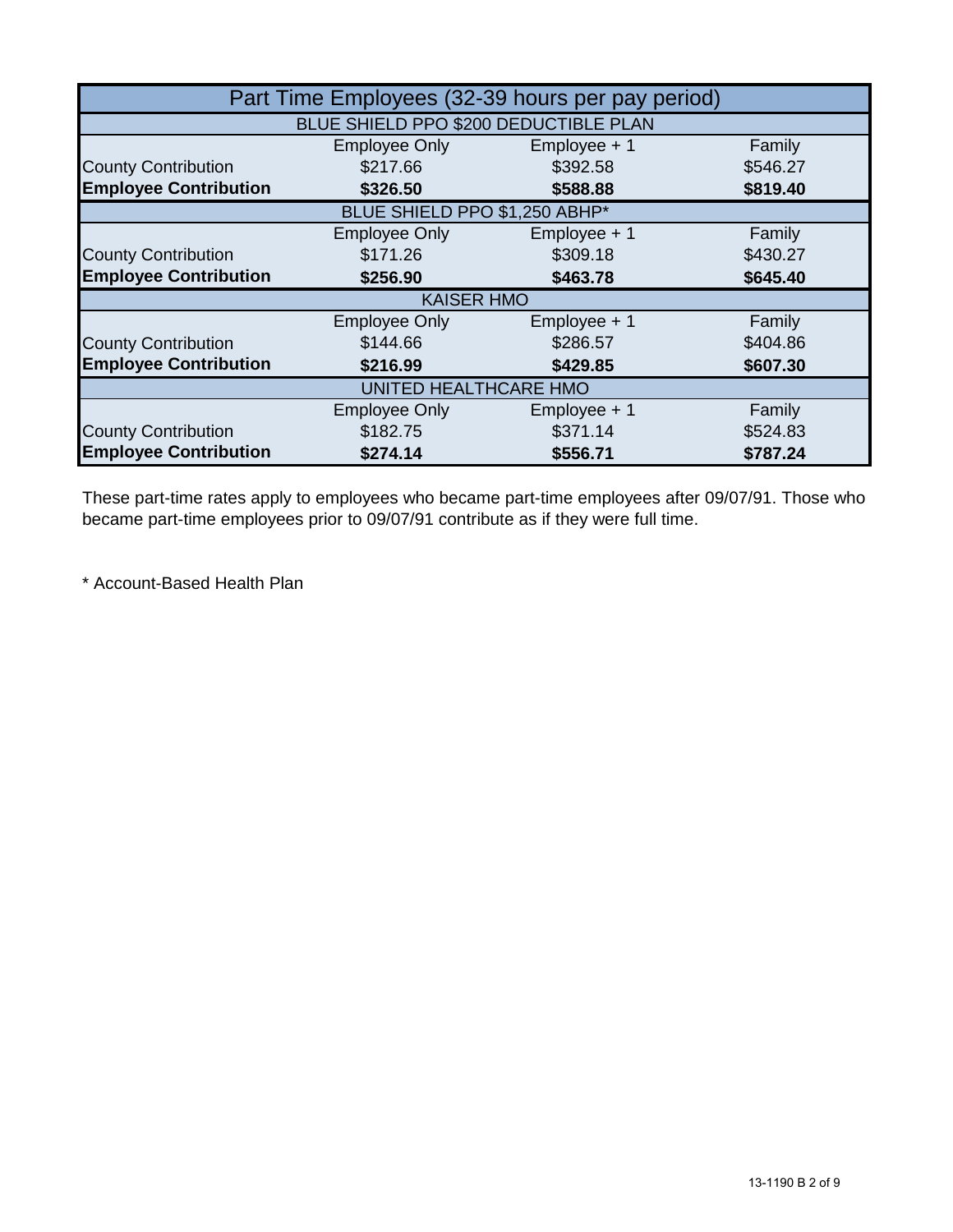## HEALTH PLAN CONTRIBUTION RATES OPERATING ENGINEERS, LOCAL # 3

Effective January 1, 2014 *Employee contributions are deducted 24 pay periods per year.*

| <b>Full Time Employees</b>   |                                       |                |            |  |
|------------------------------|---------------------------------------|----------------|------------|--|
|                              | BLUE SHIELD PPO \$200 DEDUCTIBLE PLAN |                |            |  |
|                              | <b>Employee Only</b>                  | Employee + 1   | Family     |  |
| <b>County Contribution</b>   | \$435.33                              | \$785.17       | \$1,092.54 |  |
| <b>Employee Contribution</b> | \$108.83                              | \$196.29       | \$273.13   |  |
|                              | BLUE SHIELD PPO \$1,250 ABHP*         |                |            |  |
|                              | <b>Employee Only</b>                  | Employee + 1   | Family     |  |
| <b>County Contribution</b>   | \$342.53                              | \$618.37       | \$860.54   |  |
| <b>Employee Contribution</b> | \$85.63                               | \$154.59       | \$215.13   |  |
|                              | <b>KAISER HMO</b>                     |                |            |  |
|                              | <b>Employee Only</b>                  | Employee + 1   | Family     |  |
| <b>County Contribution</b>   | \$289.32                              | \$573.14       | \$809.73   |  |
| <b>Employee Contribution</b> | \$72.33                               | \$143.28       | \$202.43   |  |
| <b>UNITED HEALTHCARE HMO</b> |                                       |                |            |  |
|                              | <b>Employee Only</b>                  | $Employee + 1$ | Family     |  |
| <b>County Contribution</b>   | \$365.51                              | \$742.28       | \$1,049.66 |  |
| <b>Employee Contribution</b> | \$91.38                               | \$185.57       | \$262.41   |  |

| Part Time Employees (40-63 hours per pay period) |                                       |                |          |  |
|--------------------------------------------------|---------------------------------------|----------------|----------|--|
|                                                  | BLUE SHIELD PPO \$200 DEDUCTIBLE PLAN |                |          |  |
|                                                  | <b>Employee Only</b>                  | $Employee + 1$ | Family   |  |
| <b>County Contribution</b>                       | \$326.50                              | \$588.87       | \$819.40 |  |
| <b>Employee Contribution</b>                     | \$217.66                              | \$392.59       | \$546.27 |  |
|                                                  | BLUE SHIELD PPO \$1,250 ABHP*         |                |          |  |
|                                                  | <b>Employee Only</b>                  | $Employee + 1$ | Family   |  |
| <b>County Contribution</b>                       | \$256.90                              | \$463.77       | \$645.40 |  |
| <b>Employee Contribution</b>                     | \$171.26                              | \$309.19       | \$430.27 |  |
|                                                  | <b>KAISER HMO</b>                     |                |          |  |
|                                                  | <b>Employee Only</b>                  | $Employee + 1$ | Family   |  |
| <b>County Contribution</b>                       | \$216.99                              | \$429.85       | \$607.30 |  |
| <b>Employee Contribution</b>                     | \$144.66                              | \$286.57       | \$404.86 |  |
| UNITED HEALTHCARE HMO                            |                                       |                |          |  |
|                                                  | <b>Employee Only</b>                  | $Employee + 1$ | Family   |  |
| <b>County Contribution</b>                       | \$274.13                              | \$556.71       | \$787.24 |  |
| <b>Employee Contribution</b>                     | \$182.76                              | \$371.14       | \$524.83 |  |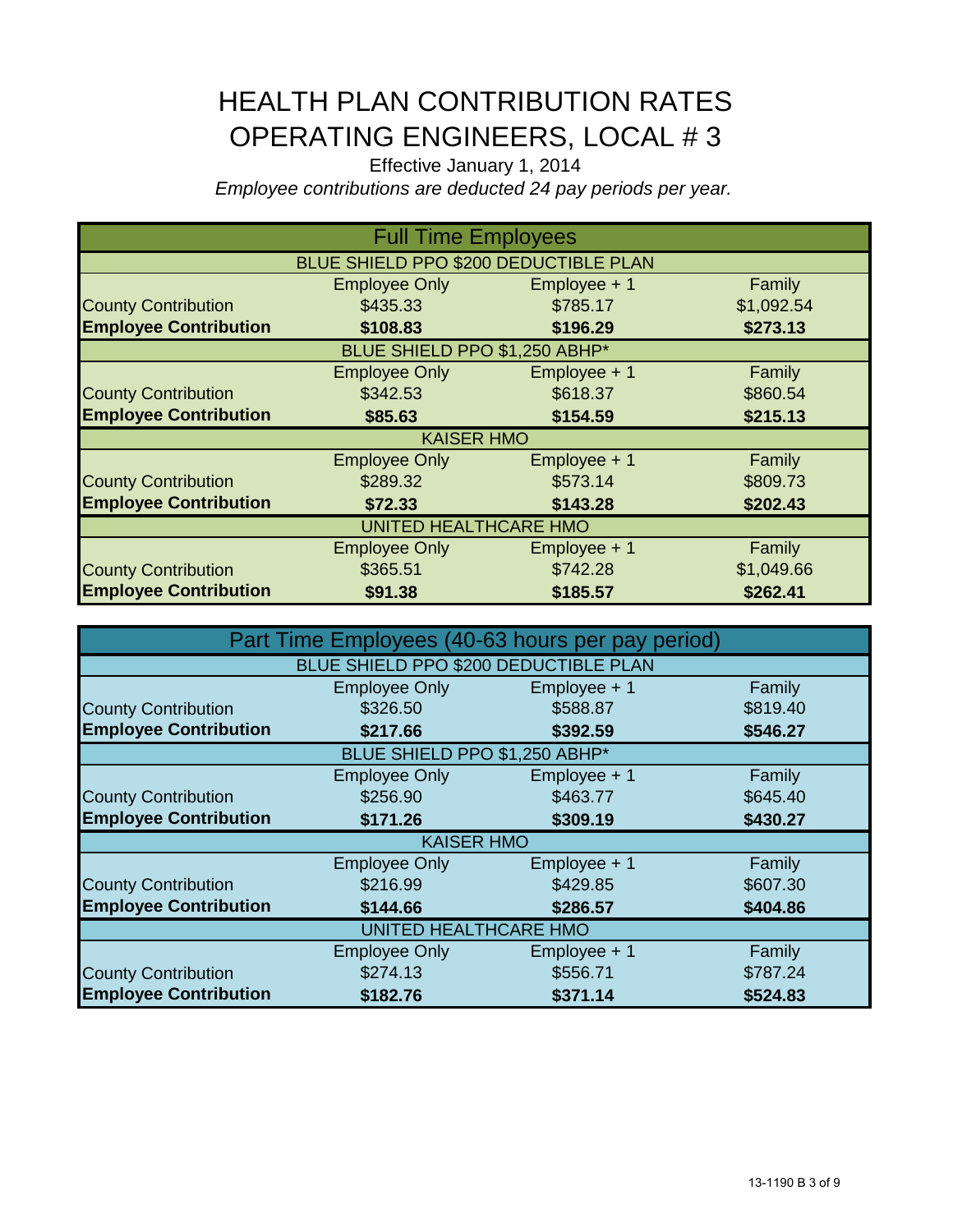| Part Time Employees (32-39 hours per pay period) |                                       |                |          |  |
|--------------------------------------------------|---------------------------------------|----------------|----------|--|
|                                                  | BLUE SHIELD PPO \$200 DEDUCTIBLE PLAN |                |          |  |
|                                                  | <b>Employee Only</b>                  | Employee + 1   | Family   |  |
| <b>County Contribution</b>                       | \$217.66                              | \$392.58       | \$546.27 |  |
| <b>Employee Contribution</b>                     | \$326.50                              | \$588.88       | \$819.40 |  |
|                                                  | BLUE SHIELD PPO \$1,250 ABHP*         |                |          |  |
|                                                  | <b>Employee Only</b>                  | Employee + 1   | Family   |  |
| <b>County Contribution</b>                       | \$171.26                              | \$309.18       | \$430.27 |  |
| <b>Employee Contribution</b>                     | \$256.90                              | \$463.78       | \$645.40 |  |
|                                                  | <b>KAISER HMO</b>                     |                |          |  |
|                                                  | <b>Employee Only</b>                  | $Employee + 1$ | Family   |  |
| <b>County Contribution</b>                       | \$144.66                              | \$286.57       | \$404.86 |  |
| <b>Employee Contribution</b>                     | \$216.99                              | \$429.85       | \$607.30 |  |
| UNITED HEALTHCARE HMO                            |                                       |                |          |  |
|                                                  | <b>Employee Only</b>                  | $Employee + 1$ | Family   |  |
| <b>County Contribution</b>                       | \$182.75                              | \$371.14       | \$524.83 |  |
| <b>Employee Contribution</b>                     | \$274.14                              | \$556.71       | \$787.24 |  |

These part-time rates apply to employees who became part-time employees after 09/07/91. Those who became part-time employees prior to 09/07/91 contribute as if they were full time.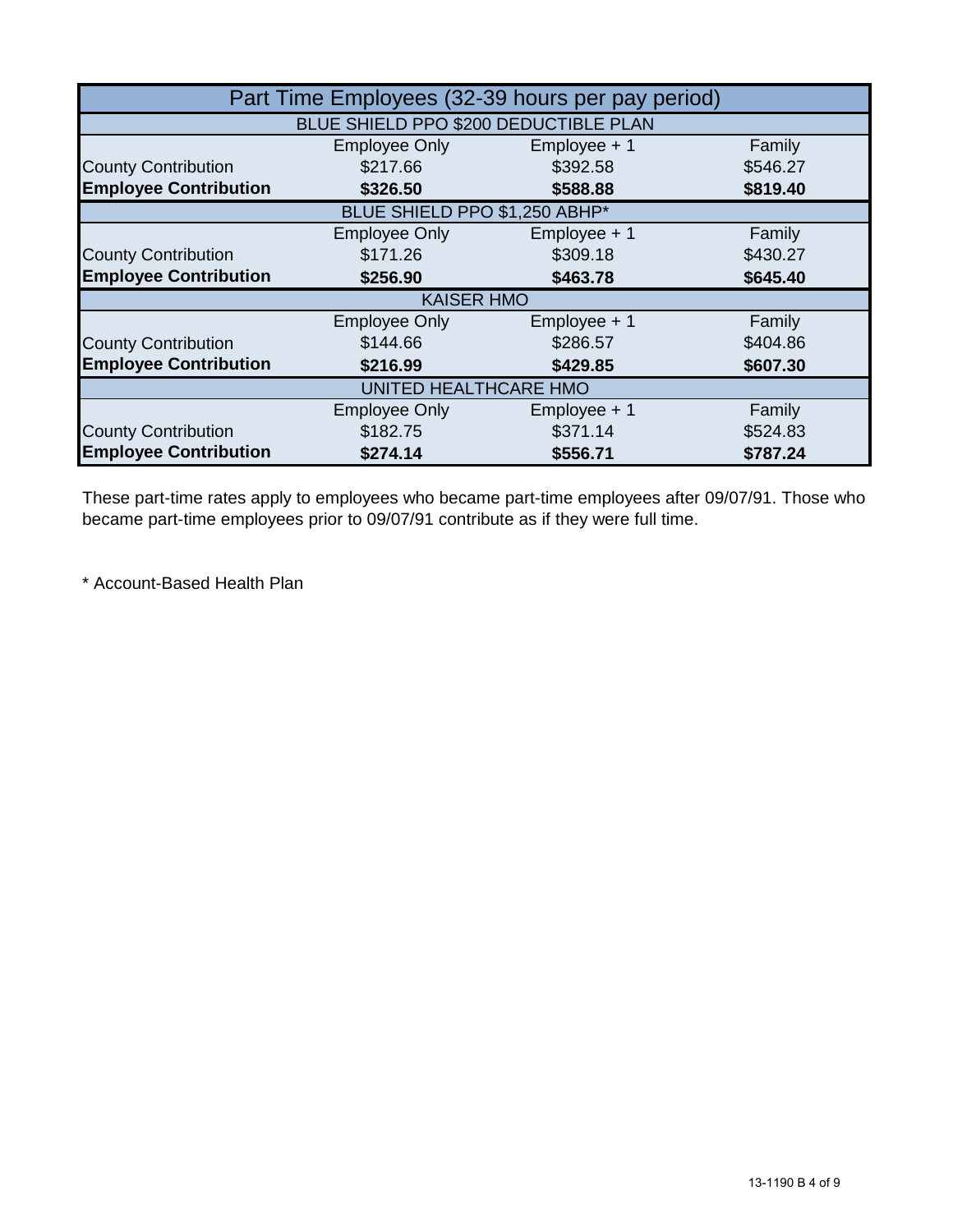## HEALTH PLAN CONTRIBUTION RATES DEPUTY SHERIFF'S ASSOCATION

Effective January 1, 2014 *Employee contributions are deducted 24 pay periods per year.*

| <b>Full Time Employees</b>   |                                       |                |          |  |
|------------------------------|---------------------------------------|----------------|----------|--|
|                              | BLUE SHIELD PPO \$200 DEDUCTIBLE PLAN |                |          |  |
|                              | <b>Employee Only</b>                  | $Employee + 1$ | Family   |  |
| <b>County Contribution</b>   | \$353.70                              | \$637.95       | \$887.69 |  |
| <b>Employee Contribution</b> | \$190.46                              | \$343.51       | \$477.98 |  |
|                              | BLUE SHIELD PPO \$1,250 ABHP*         |                |          |  |
|                              | <b>Employee Only</b>                  | Employee + 1   | Family   |  |
| <b>County Contribution</b>   | \$278.30                              | \$502.42       | \$699.19 |  |
| <b>Employee Contribution</b> | \$149.86                              | \$270.54       | \$376.48 |  |
|                              | <b>KAISER HMO</b>                     |                |          |  |
|                              | <b>Employee Only</b>                  | Employee + 1   | Family   |  |
| <b>County Contribution</b>   | \$235.07                              | \$465.67       | \$657.90 |  |
| <b>Employee Contribution</b> | \$126.58                              | \$250.75       | \$354.26 |  |
| <b>UNITED HEALTHCARE HMO</b> |                                       |                |          |  |
|                              | <b>Employee Only</b>                  | Employee + 1   | Family   |  |
| <b>County Contribution</b>   | \$296.98                              | \$603.10       | \$852.85 |  |
| <b>Employee Contribution</b> | \$159.91                              | \$324.75       | \$459.22 |  |

**Note: Employees receive \$4,108 over 24 pay periods in Optional Benefits Plan credits, which can be used to offset employee contributions. (24 pay periods at \$171.17 each)**

|                              |                                       | Part Time Employees (40-63 hours per pay period) |          |
|------------------------------|---------------------------------------|--------------------------------------------------|----------|
|                              | BLUE SHIELD PPO \$200 DEDUCTIBLE PLAN |                                                  |          |
|                              | <b>Employee Only</b>                  | Employee + 1                                     | Family   |
| <b>County Contribution</b>   | \$265.28                              | \$478.46                                         | \$665.76 |
| <b>Employee Contribution</b> | \$278.88                              | \$503.00                                         | \$699.91 |
|                              | BLUE SHIELD PPO \$1,250 ABHP*         |                                                  |          |
|                              | <b>Employee Only</b>                  | Employee + 1                                     | Family   |
| <b>County Contribution</b>   | \$208.73                              | \$376.82                                         | \$524.39 |
| <b>Employee Contribution</b> | \$219.43                              | \$396.14                                         | \$551.28 |
|                              | <b>KAISER HMO</b>                     |                                                  |          |
|                              | <b>Employee Only</b>                  | Employee + 1                                     | Family   |
| <b>County Contribution</b>   | \$176.30                              | \$349.25                                         | \$493.43 |
| <b>Employee Contribution</b> | \$185.35                              | \$367.17                                         | \$518.73 |
|                              | UNITED HEALTHCARE HMO                 |                                                  |          |
|                              | <b>Employee Only</b>                  | $Employee + 1$                                   | Family   |
| <b>County Contribution</b>   | \$222.74                              | \$452.33                                         | \$639.63 |
| <b>Employee Contribution</b> | \$234.15                              | \$475.52                                         | \$672.44 |
|                              |                                       |                                                  |          |

**Note: Employees receive \$3,081 over 24 pay periods in Optional Benefits Plan credits, which can be used to offset employee contributions. (24 pay periods at \$128.38 each)**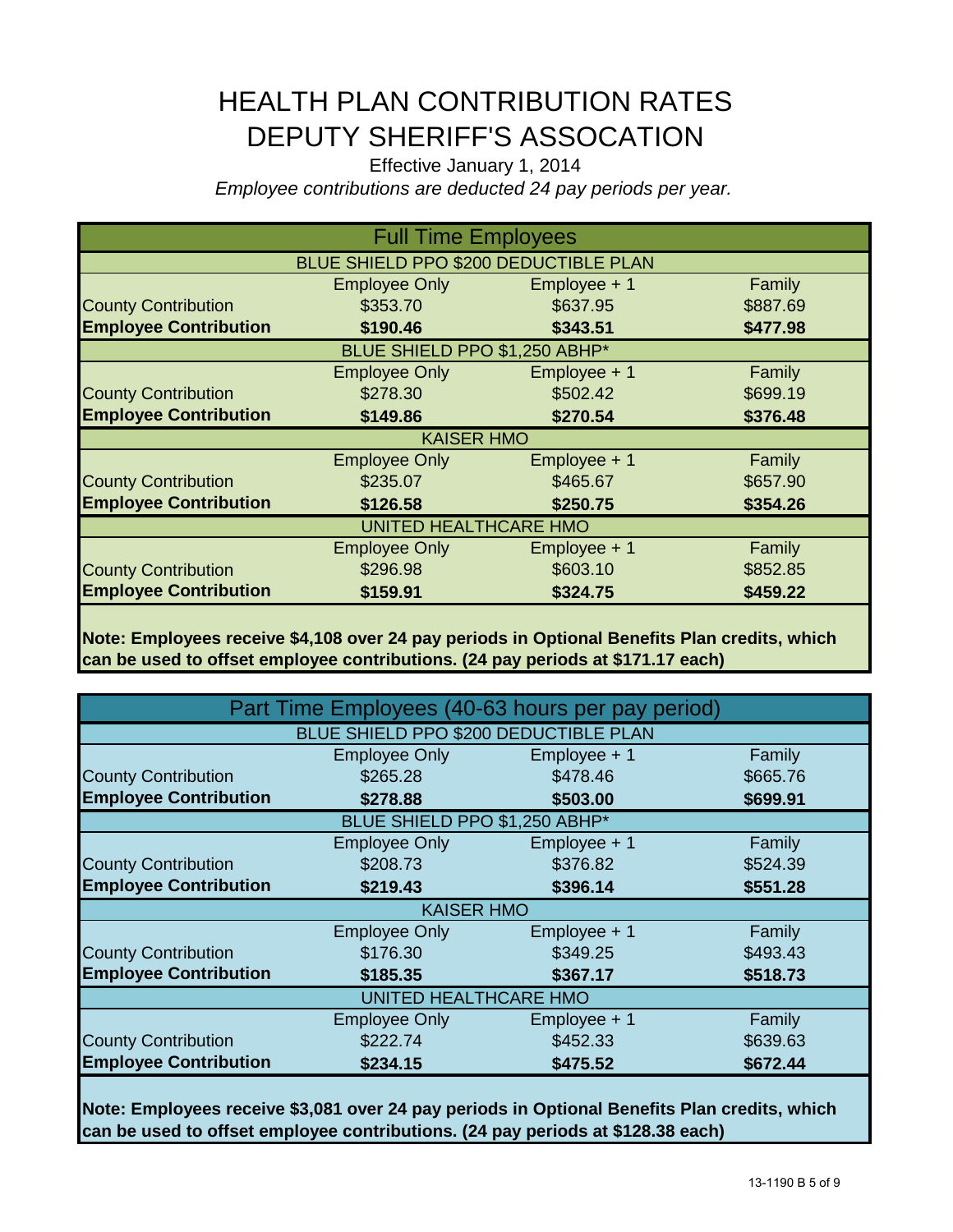|                              |                                       | Part Time Employees (32-39 hours per pay period) |          |
|------------------------------|---------------------------------------|--------------------------------------------------|----------|
|                              | BLUE SHIELD PPO \$200 DEDUCTIBLE PLAN |                                                  |          |
|                              | <b>Employee Only</b>                  | $Employee + 1$                                   | Family   |
| <b>County Contribution</b>   | \$176.85                              | \$318.98                                         | \$443.84 |
| <b>Employee Contribution</b> | \$367.31                              | \$662.48                                         | \$921.83 |
|                              | BLUE SHIELD PPO \$1,250 ABHP*         |                                                  |          |
|                              | Employee Only                         | $Employee + 1$                                   | Family   |
| <b>County Contribution</b>   | \$139.15                              | \$251.21                                         | \$349.59 |
| <b>Employee Contribution</b> | \$289.01                              | \$521.75                                         | \$726.08 |
|                              | <b>KAISER HMO</b>                     |                                                  |          |
|                              | Employee Only                         | Employee + 1                                     | Family   |
| <b>County Contribution</b>   | \$117.54                              | \$232.84                                         | \$328.95 |
| <b>Employee Contribution</b> | \$244.11                              | \$483.58                                         | \$683.21 |
|                              | UNITED HEALTHCARE HMO                 |                                                  |          |
|                              | Employee Only                         | $Employee + 1$                                   | Family   |
| <b>County Contribution</b>   | \$148.49                              | \$301.55                                         | \$426.42 |
| <b>Employee Contribution</b> | \$308.40                              | \$626.30                                         | \$885.65 |
|                              |                                       |                                                  |          |

**Note: Employees receive \$2,054 over 24 pay periods in Optional Benefits Plan credits, which can be used to offset employee contributions. (24 pay periods at \$85.58 each)**

These part-time rates apply to employees who became part-time employees after 09/07/91. Those who became part-time employees prior to 09/07/91 contribute as if they were full time.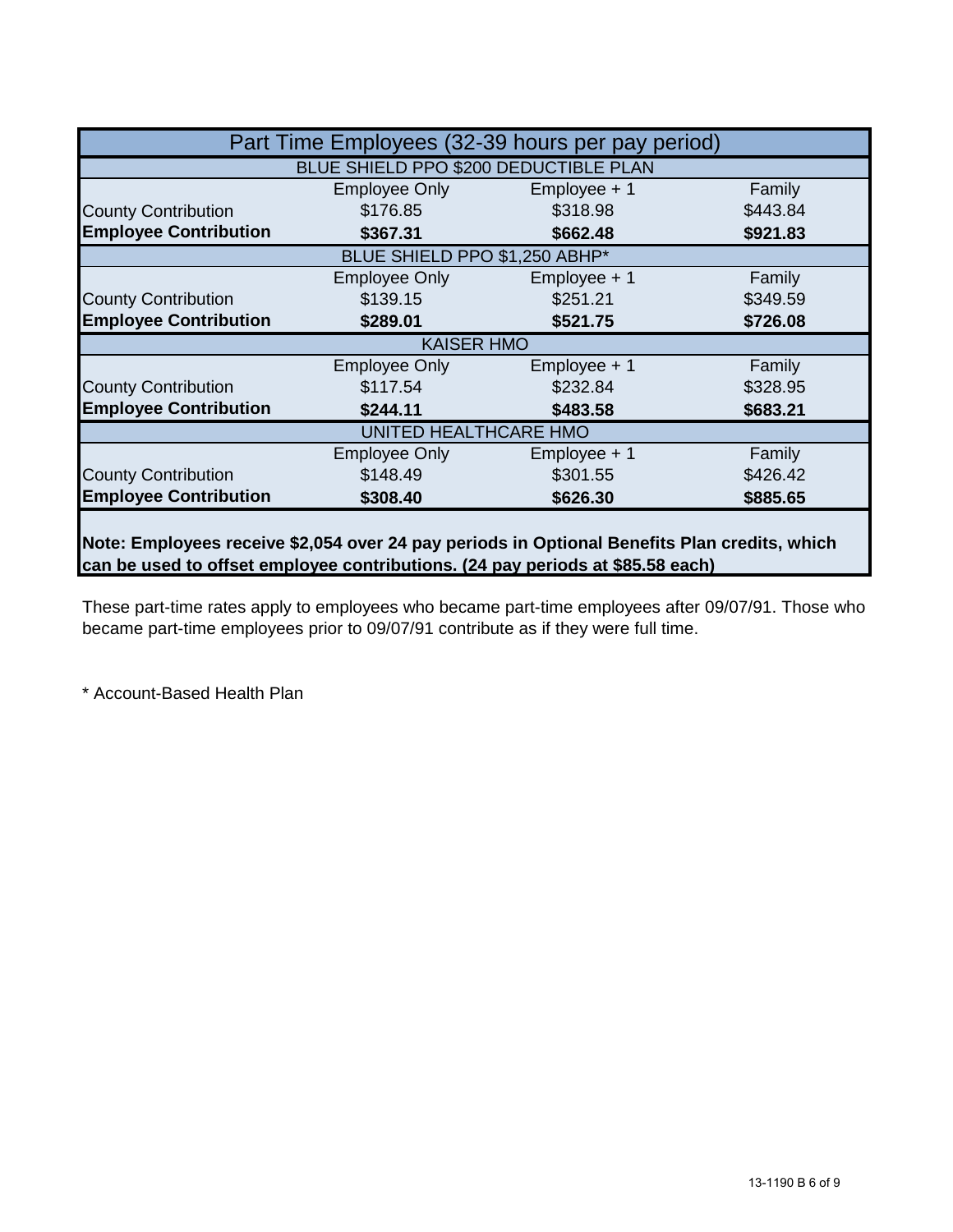# HEALTH PLAN CONTRIBUTION RATES

Unrepresented Management, Represented Managers, Deputy County Counsel, Law Enforcement Managers, Confidential, Criminal Attorney, Elected Official, and Department Head units

Effective January 1, 2014

*Employee contributions are deducted 24 pay periods per year.*

| <b>Full Time Employees</b>   |                                       |                |          |  |
|------------------------------|---------------------------------------|----------------|----------|--|
|                              | BLUE SHIELD PPO \$200 DEDUCTIBLE PLAN |                |          |  |
|                              | <b>Employee Only</b>                  | $Employee + 1$ | Family   |  |
| <b>County Contribution</b>   | \$353.70                              | \$637.95       | \$887.69 |  |
| <b>Employee Contribution</b> | \$190.46                              | \$343.51       | \$477.98 |  |
|                              | BLUE SHIELD PPO \$1,250 ABHP*         |                |          |  |
|                              | <b>Employee Only</b>                  | Employee + 1   | Family   |  |
| <b>County Contribution</b>   | \$278.30                              | \$502.42       | \$699.19 |  |
| <b>Employee Contribution</b> | \$149.86                              | \$270.54       | \$376.48 |  |
|                              | <b>KAISER HMO</b>                     |                |          |  |
|                              | <b>Employee Only</b>                  | $Employee + 1$ | Family   |  |
| <b>County Contribution</b>   | \$235.07                              | \$465.67       | \$657.90 |  |
| <b>Employee Contribution</b> | \$126.58                              | \$250.75       | \$354.26 |  |
| <b>UNITED HEALTHCARE HMO</b> |                                       |                |          |  |
|                              | <b>Employee Only</b>                  | $Employee + 1$ | Family   |  |
| <b>County Contribution</b>   | \$296.98                              | \$603.10       | \$852.85 |  |
| <b>Employee Contribution</b> | \$159.91                              | \$324.75       | \$459.22 |  |

**Note: Employees receive \$6,000 over 24 pay periods in Optional Benefits Plan credits, which can be used to offset employee contributions. (24 pay periods at \$250 each)**

|                              |                                              | Part Time Employees (40-63 hours per pay period) |          |  |
|------------------------------|----------------------------------------------|--------------------------------------------------|----------|--|
|                              | <b>BLUE SHIELD PPO \$200 DEDUCTIBLE PLAN</b> |                                                  |          |  |
|                              | <b>Employee Only</b>                         | Employee + 1                                     | Family   |  |
| <b>County Contribution</b>   | \$265.28                                     | \$478.46                                         | \$665.76 |  |
| <b>Employee Contribution</b> | \$278.88                                     | \$503.00                                         | \$699.91 |  |
|                              | BLUE SHIELD PPO \$1,250 ABHP*                |                                                  |          |  |
|                              | <b>Employee Only</b>                         | $Employee + 1$                                   | Family   |  |
| <b>County Contribution</b>   | \$208.73                                     | \$376.82                                         | \$524.39 |  |
| <b>Employee Contribution</b> | \$219.43                                     | \$396.14                                         | \$551.28 |  |
|                              | <b>KAISER HMO</b>                            |                                                  |          |  |
|                              | <b>Employee Only</b>                         | Employee + 1                                     | Family   |  |
| <b>County Contribution</b>   | \$176.30                                     | \$349.25                                         | \$493.43 |  |
| <b>Employee Contribution</b> | \$185.35                                     | \$367.17                                         | \$518.73 |  |
| UNITED HEALTHCARE HMO        |                                              |                                                  |          |  |
|                              | <b>Employee Only</b>                         | $Employee + 1$                                   | Family   |  |
| <b>County Contribution</b>   | \$222.74                                     | \$452.33                                         | \$639.63 |  |
| <b>Employee Contribution</b> | \$234.15                                     | \$475.52                                         | \$672.44 |  |

**Note: Employees receive \$4,500 over 24 pay periods in Optional Benefits Plan credits, which can be used to offset employee contributions. (24 pay periods at \$188 each)**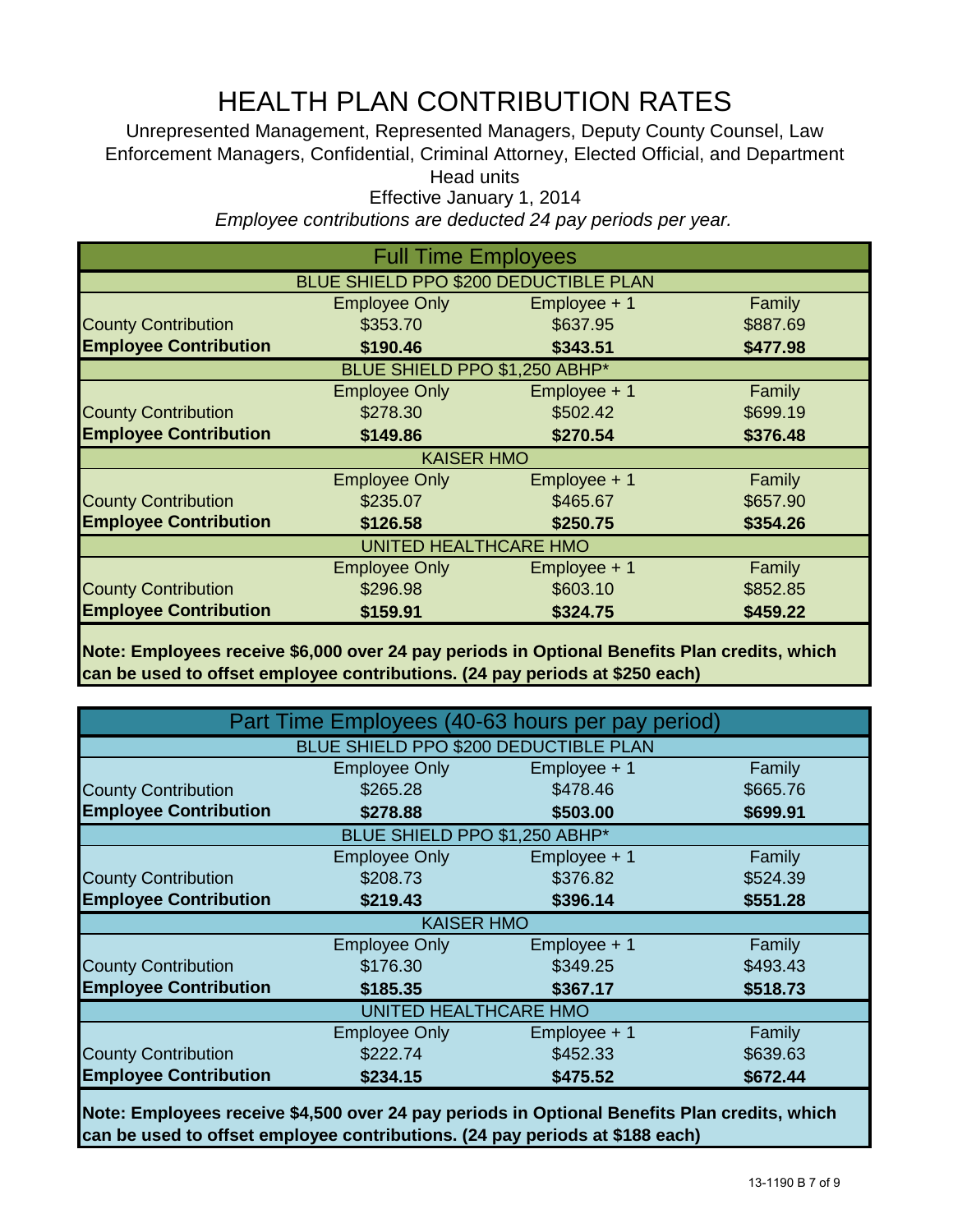|                              |                                       | Part Time Employees (32-39 hours per pay period) |          |
|------------------------------|---------------------------------------|--------------------------------------------------|----------|
|                              | BLUE SHIELD PPO \$200 DEDUCTIBLE PLAN |                                                  |          |
|                              | Employee Only                         | $Employee + 1$                                   | Family   |
| <b>County Contribution</b>   | \$176.85                              | \$318.98                                         | \$443.84 |
| <b>Employee Contribution</b> | \$367.31                              | \$662.48                                         | \$921.83 |
|                              | BLUE SHIELD PPO \$1,250 ABHP*         |                                                  |          |
|                              | <b>Employee Only</b>                  | $Employee + 1$                                   | Family   |
| <b>County Contribution</b>   | \$139.15                              | \$251.21                                         | \$349.59 |
| <b>Employee Contribution</b> | \$289.01                              | \$521.75                                         | \$726.08 |
|                              | <b>KAISER HMO</b>                     |                                                  |          |
|                              | Employee Only                         | Employee + 1                                     | Family   |
| <b>County Contribution</b>   | \$117.54                              | \$232.84                                         | \$328.95 |
| <b>Employee Contribution</b> | \$244.11                              | \$483.58                                         | \$683.21 |
|                              | UNITED HEALTHCARE HMO                 |                                                  |          |
|                              | Employee Only                         | $Employee + 1$                                   | Family   |
| <b>County Contribution</b>   | \$148.49                              | \$301.55                                         | \$426.42 |
| <b>Employee Contribution</b> | \$308.40                              | \$626.30                                         | \$885.65 |
|                              |                                       |                                                  |          |

**Note: Employees receive \$3,000 over 24 pay periods in Optional Benefits Plan credits, which can be used to offset employee contributions. (24 pay periods at \$125 each)**

These part-time rates apply to employees who became part-time employees after 09/07/91. Those who became part-time employees prior to 09/07/91 contribute as if they were full time.